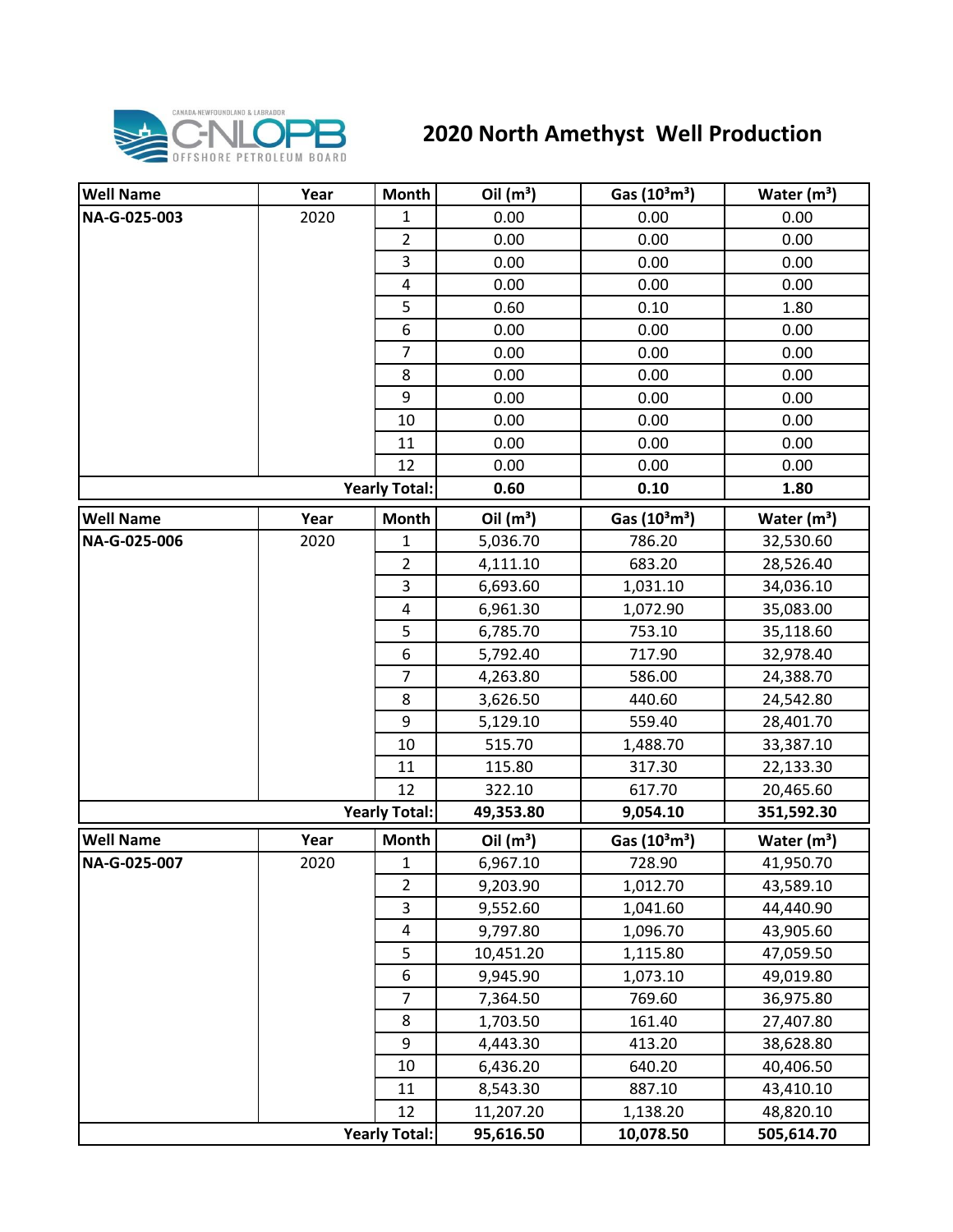| <b>Well Name</b>     | Year | <b>Month</b> | Oil $(m^3)$ | Gas $(10^3 \text{m}^3)$ | Water $(m^3)$ |
|----------------------|------|--------------|-------------|-------------------------|---------------|
| NA-G-025-009         | 2020 | 1            | 7,754.50    | 802.80                  | 25,983.30     |
|                      |      | 2            | 6,741.50    | 729.80                  | 22,888.40     |
|                      |      | 3            | 7,073.80    | 725.50                  | 24,935.40     |
|                      |      | 4            | 8,671.60    | 911.90                  | 25,390.10     |
|                      |      | 5            | 8,772.80    | 890.00                  | 25,244.80     |
|                      |      | 6            | 8,542.80    | 879.50                  | 26,037.70     |
|                      |      | 7            | 6,146.90    | 639.90                  | 19,304.80     |
|                      |      | 8            | 5,964.00    | 559.30                  | 21,424.30     |
|                      |      | 9            | 6,991.70    | 650.70                  | 25,771.00     |
|                      |      | 10           | 4,916.60    | 1,841.50                | 25,414.70     |
|                      |      | 11           | 6,486.00    | 1,001.60                | 24,738.30     |
|                      |      | 12           | 7,242.30    | 1,453.10                | 31,578.80     |
| <b>Yearly Total:</b> |      | 85,304.50    | 11,085.60   | 298,711.60              |               |

| <b>Well Name</b>     | Year | <b>Month</b>   | Oil $(m^3)$ | Gas $(10^3 \text{m}^3)$ | Water $(m^3)$ |
|----------------------|------|----------------|-------------|-------------------------|---------------|
| NA-E-018-012-Y       | 2020 | 1              | 6,152.00    | 3,434.90                | 7,087.40      |
|                      |      | $\overline{2}$ | 6,589.70    | 4,565.70                | 7,396.40      |
|                      |      | 3              | 6,768.30    | 4,956.10                | 7,748.10      |
|                      |      | 4              | 6,121.90    | 4,592.10                | 7,960.40      |
|                      |      | 5              | 5,780.50    | 2,698.00                | 8,600.80      |
|                      |      | 6              | 5,150.60    | 1,836.30                | 7,808.70      |
|                      |      | 7              | 3,842.20    | 1,953.90                | 5,802.30      |
|                      |      | 8              | 1,758.40    | 313.20                  | 5,056.00      |
|                      |      | 9              | 3,191.60    | 812.00                  | 5,410.60      |
|                      |      | 10             | 2,394.90    | 1,001.00                | 3,927.50      |
|                      |      | 11             | 2,420.20    | 1,417.50                | 3,528.40      |
|                      |      | 12             | 622.10      | 563.50                  | 982.10        |
| <b>Yearly Total:</b> |      | 50,792.40      | 28,144.20   | 71,308.70               |               |

| <b>Well Name</b>     | Year | <b>Month</b>   | Oil $(m^3)$ | Gas $(10^3 \text{m}^3)$ | Water $(m^3)$ |
|----------------------|------|----------------|-------------|-------------------------|---------------|
| NA-G-025-010         | 2020 |                | 7,572.30    | 799.40                  | 42,657.30     |
|                      |      | $\overline{2}$ | 6,543.00    | 715.70                  | 40,270.50     |
|                      |      | 3              | 6,239.50    | 655.80                  | 39,723.20     |
|                      |      | 4              | 8,069.30    | 843.30                  | 40,822.40     |
|                      |      | 5              | 8,795.90    | 886.40                  | 40,188.70     |
|                      |      | 6              | 7,674.00    | 789.60                  | 36,991.90     |
|                      |      | 7              | 5,472.70    | 547.90                  | 23,384.10     |
|                      |      | 8              | 4,616.60    | 431.80                  | 25,488.00     |
|                      |      | 9              | 6,186.00    | 575.00                  | 30,734.60     |
|                      |      | 10             | 4,927.30    | 2,776.00                | 37,003.60     |
|                      |      | 11             | 4,993.50    | 3,139.60                | 38,826.90     |
|                      |      | 12             | 4,908.40    | 3,337.60                | 40,015.10     |
| <b>Yearly Total:</b> |      |                | 75,998.50   | 15,498.10               | 436,106.30    |